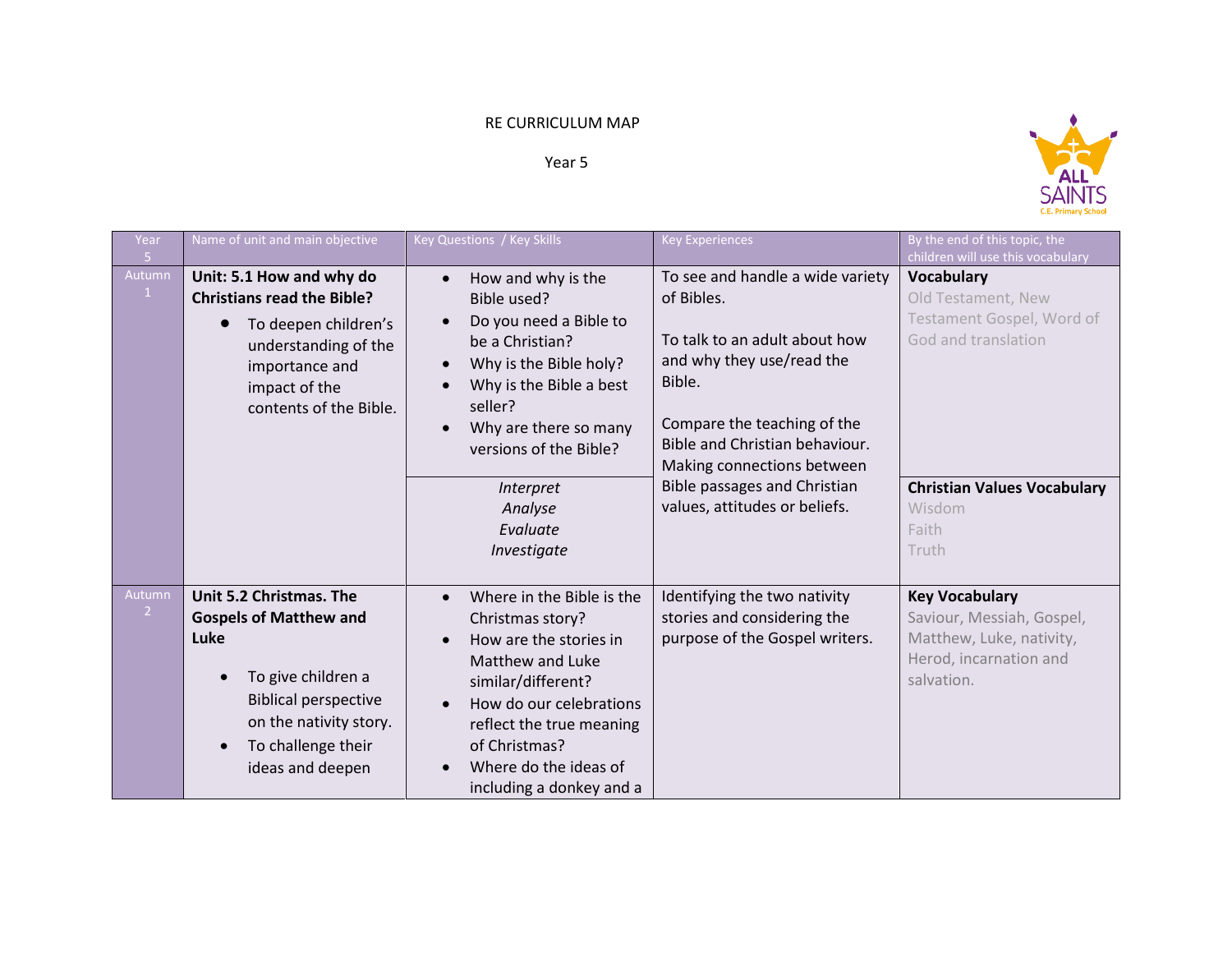|                               | their understanding<br>of the true meaning<br>of Christmas.                                                                                                                                                         | stable in the story come<br>from?<br>Analyse<br>Interpret<br>Reflect<br>Evaluate<br>Synthesise                                                                                                                                                                            |                                                                                                                                                                       | <b>Christian Values Vocabulary</b><br>Hope<br>Humility                                                          |
|-------------------------------|---------------------------------------------------------------------------------------------------------------------------------------------------------------------------------------------------------------------|---------------------------------------------------------------------------------------------------------------------------------------------------------------------------------------------------------------------------------------------------------------------------|-----------------------------------------------------------------------------------------------------------------------------------------------------------------------|-----------------------------------------------------------------------------------------------------------------|
| <b>Spring</b><br>$\mathbf{1}$ | Unit: 5.3 Jesus the teacher<br>To emphasise Jesus'<br>skills as a great<br>teacher.<br>To consider carefully<br>the messages of the<br>parables and how<br>they impact on the<br>lives of practising<br>Christians. | Why did Jesus tell this<br>$\bullet$<br>story?<br>What can we learn from<br>this story?<br>How does this story help<br>us to understand<br>Christian beliefs?<br>How does this story<br>impact on the lives of<br>believers?<br>Reflect<br>Apply<br>Synthesise<br>Analyse | Discussion about Jesus' teaching<br>content and method.<br>Reading parables new to them<br>and unpacking the imagery that<br>Jesus gives us of the Kingdom of<br>God. | <b>Key Vocabulary</b><br>Parable, Kingdom of God and<br>Imagery<br><b>Christian Values Vocabulary</b><br>Wisdom |
| <b>Spring</b><br>$\mathbf{2}$ | Unit 5.4 Why do Christians<br>believe that Easter is a<br>celebration of Victory?<br>To explore the Easter<br>$\bullet$<br>story from the<br>perspective of it<br>being the story of                                | Why do Christians<br>$\bullet$<br>believe that Easter is a<br>celebration of victory?<br>In what ways is Christ's<br>$\bullet$<br>death and resurrection a<br>victory?<br>What is Jesus victorious<br>over and why?                                                       | Looking at the imagery and<br>words of Easter hymns and<br>songs.<br>Reading and discussing the story<br>of The Lion, the Witch and the<br>Wardrobe by CS Lewis.      | <b>Key Vocabulary</b><br>Victory, triumph,<br>resurrection, sacrifice,<br>salvation and redeemer.               |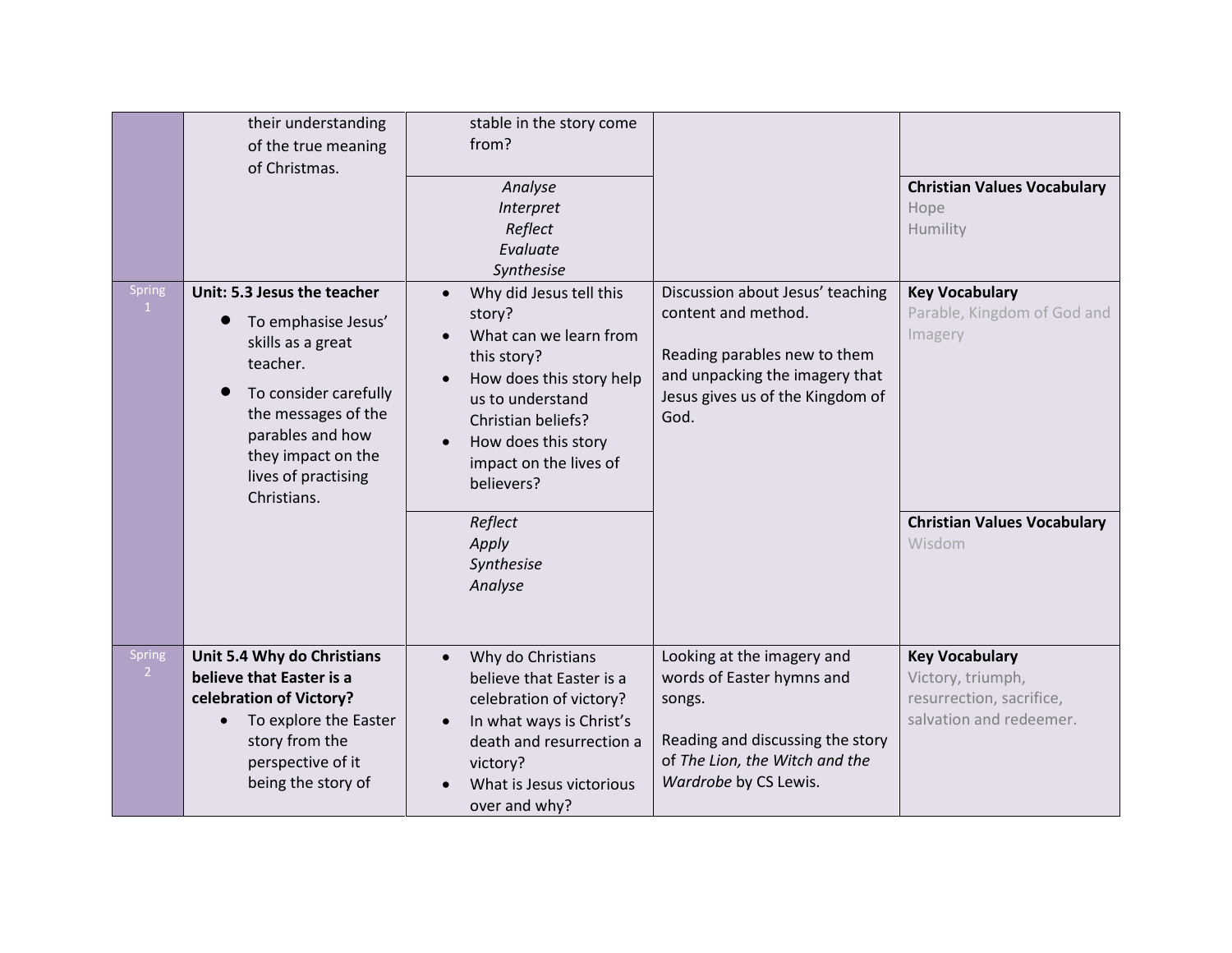|                        | Christ's triumph and<br>victory over death.                                                                                                                                                                                                                                                                          | How does his victory<br>$\bullet$<br>affect us today?<br>What did Jesus do to<br>$\bullet$<br>save human beings?                                                                                                                                                                                                                                |                                                                                                |                                                                                                          |
|------------------------|----------------------------------------------------------------------------------------------------------------------------------------------------------------------------------------------------------------------------------------------------------------------------------------------------------------------|-------------------------------------------------------------------------------------------------------------------------------------------------------------------------------------------------------------------------------------------------------------------------------------------------------------------------------------------------|------------------------------------------------------------------------------------------------|----------------------------------------------------------------------------------------------------------|
|                        |                                                                                                                                                                                                                                                                                                                      | Interpret<br>Reflect<br>Analyse                                                                                                                                                                                                                                                                                                                 |                                                                                                | <b>Christian Values</b><br>Faith<br>Hope<br>Service<br>Joy                                               |
| Summer<br>$\mathbf{1}$ | Unit: 5.5 Exploring the lives<br>of significant women in the<br><b>Old Testament.</b><br>To widen the<br>$\bullet$<br>children's knowledge<br>and understanding of<br>the role and<br>significance of<br>women in the Bible<br>and God's big story.<br>To reflect upon the<br>actions of these<br>women and consider | What can I learn from<br>$\bullet$<br>this story?<br>Why is this a significant<br>$\bullet$<br>moment? Why is this<br>woman important?<br>In which values and<br>$\bullet$<br>beliefs are the actions of<br>the women rooted?<br>Did she do the right<br>$\bullet$<br>thing?<br>Where does this story fit<br>$\bullet$<br>into God's big story? | To explore the story and festival<br>of Purim.<br>To discuss choices, values and<br>behaviour. | <b>Key Vocabulary</b><br>Ruth, Esther, Purim and the<br>names of the other women<br>you choose to study. |
|                        | what we can learn<br>from their stories.                                                                                                                                                                                                                                                                             | Investigate<br>Empathise<br>Reflect                                                                                                                                                                                                                                                                                                             |                                                                                                | <b>Christian Values Vocabulary</b><br>Wisdom<br>Justice<br>Perseverance                                  |